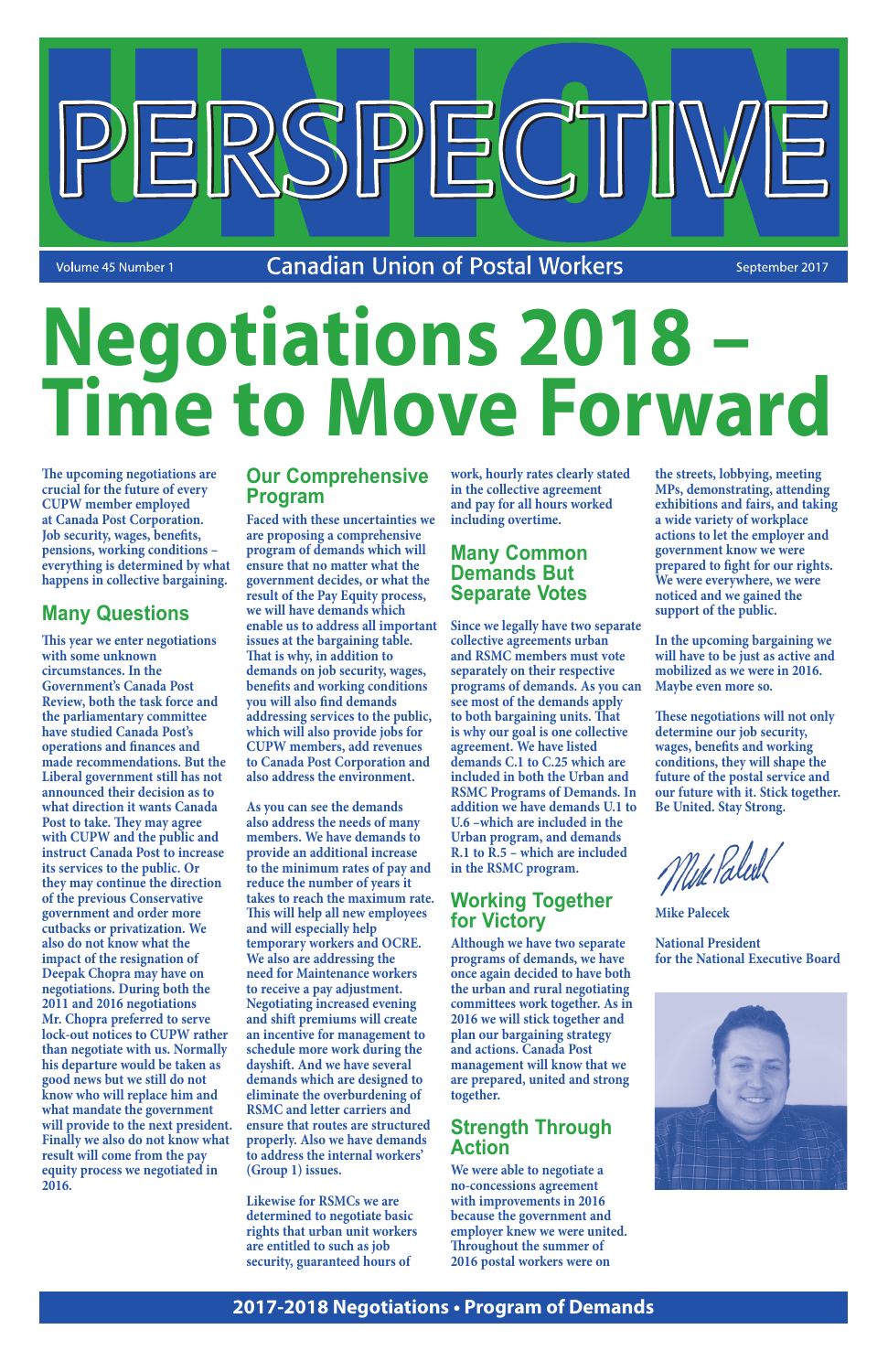## 2017-2018 National Program of Demands

## **Demands for Both Urban Unit and RSMCs**

**All of these demands impact on both RSMCs and urban workers and are included in both the Urban and RSMC Program of Demands:**

**C.1: Job Security: Extend full job security to all regular employees.**

**C.2: Door-to-Door Mail Delivery: Restore door-to-door delivery to all points of call where it was removed. Expand door-to-door delivery, and any change in mode of delivery must be by agreement of the parties.**

**C.3: Improve Services and Standards to the Public: Expand retail services, delivery hours, banking, and internet and other services. Contract-in all work that CUPW members can perform with no contracting out of work. Maximize work in local communities.**

**C.4: Wages: Eliminate the CTI and provide significant wage increase with full retroactivity and a cost of living allowance.**

**C.5: Reduce the Wage Gap: Reduce the number of increment levels and raise minimum wage levels.**

**C.6: Education Fund: Increase the education fund.**

**C.7: Benefit Plans: Improve benefit plans including the dental plan, extended health care plan, vision and hearing plan and life insurance for both active employees and retirees.**

**C.8: Domestic Violence: Provide protections and support for employees facing situations of domestic violence.**

**C.9: Injury on Duty: Provide for 100% pay in cases of injury on duty and stop CPC from clawing back payments where there is no instance of fraud.**

**C.10: Article 20: improve Article 20, including the addition of paid sick leave with no reduction of personal days.**

**C.11: Maternity, Parental and Compassionate Care Leaves: Improve maternity, parental and compassionate care leaves.**

**C.12: Precautionary Cessation of Work: Pregnant and breastfeeding employees shall be entitled to precautionary cessation of work.**

**C.13: Night Recovery Leave and Premiums: Improvements to night recovery leave for all groups and increase night and evening shift premiums.**

**C.14: Special Leave: Eliminate the requirement to exhaust all personal days prior to accessing special leave.** 

## **Urban Negotiations: Time for Progress and Improvements**

**In the last round of bargaining, thanks to the tremendous mobilization of the CUPW membership, we managed to negotiate a non-concessionary agreement which also contained some improvements in benefits, rights and working conditions. However we were not able to address many of the rollbacks which resulted from the Conservative government's unconstitutional legislation which denied us the right to negotiate in 2011 and 2012.**

**Our fight to resolve serious problems facing our membership continues.**

## **Problems of a Changing Industry**

**Postal transformation, separate sort and delivery, network changes and other plans of Canada Post, have negatively impacted almost all urban postal workers. Work in the mail processing plants has intensified. Letter carrier routes are longer and heavier due to sequencing and increased parcels and admail. Maintenance workers face staff shortages and imposition of unfavourable work schedules. Cutbacks in retail staff impede the ability of wicket clerks to provide good service to the public. Contrary to the self-congratulatory statements of management, Labour Canada reports that disabling injuries continue to increase and that the injury rate at Canada Post is 4.6 times that of the overall Federal Sector. The result is more stress for workers while Canada Post continues to report large profits.**

## **Enough is Enough**

**Our program of demands for the Urban Bargaining unit addresses many important issues. We need a significant wage increase for all urban workers with a special adjustment for maintenance workers. The large wage differential between the minimum and maximum wage levels must be reduced by significantly raising the minimum level and reduce the number of wage increments. This will also increase the pay of temporary workers. We need to fix staffing in Group 1 so that temporary and part-time workers can obtain full-time jobs. We need to maximize dayshift positions wherever possible. And we need to ensure that letter carriers can finish their work day feeling healthy instead of exhausted.**

### **Your Demands**

**Most of the demands affect both urban workers and RSMCs. That is why demands C.1 to C.25 are proposals** 

**for both the RSMC and Urban bargaining units. However there are demands that only affect urban workers. These issues are addressed in Demands U.1 to U.6. Therefore the entire Urban Program of Demands includes demands U.1 to U.6 and demands C.1 to C.25. Demands R.1 to R.5 are not part of the Urban Program of Demands as they apply only to RSMC.**

### **Your Support is Necessary for victory**

**In 2016 we rejected concessions and negotiated improvements because we were united, strong, and mobilized. Twice CPC issued lock-out notices and twice they withdrew them. There is no doubt this was because the government understood we were ready to defend our rights and that we had considerable support from the public. This year will be no exception. Once again we will need the active support of all postal workers. Stay** 

Published in English and French by the Canadian Union of Postal Workers, 377 Bank Street, Ottawa, Ontario K2P 1Y3 Tel: (613) 236-7238 Fax: (613) 563-7861 *www.cupw-sttp.org*

**Letters to the editor are welcome.** 

**Please e-mail your feedback to:** feedback@cupwsttp.org

**Editor:** G. Floresco

**Production and translation:**

- F. Boissonault, A. Boulet, C. Drouin, M. Godbout,
- G. Laflamme, B. Luijkenaar, K. Matthews,
- M. Parrot, M. Prévost

### **Associate editors:**

G. Bickerton, D. Bleakney, M. Champagne, B. Collins, P. Denley, M. Palacek, J. Simpson

**Contributors:** 

G. Bickerton, G. Floresco, S. Lapointe, M. Palacek

**Affiliations:**

- Canadian Association of Labour Media
- Canadian Labour Congress
- UNI Global Union
- International Transport Workers Federation
- Fédération des travailleuses et des travailleurs du Québec



## CUPW PERSPECTIVE vol.45 no.1

**CUPWOSttp** 

continued on p.4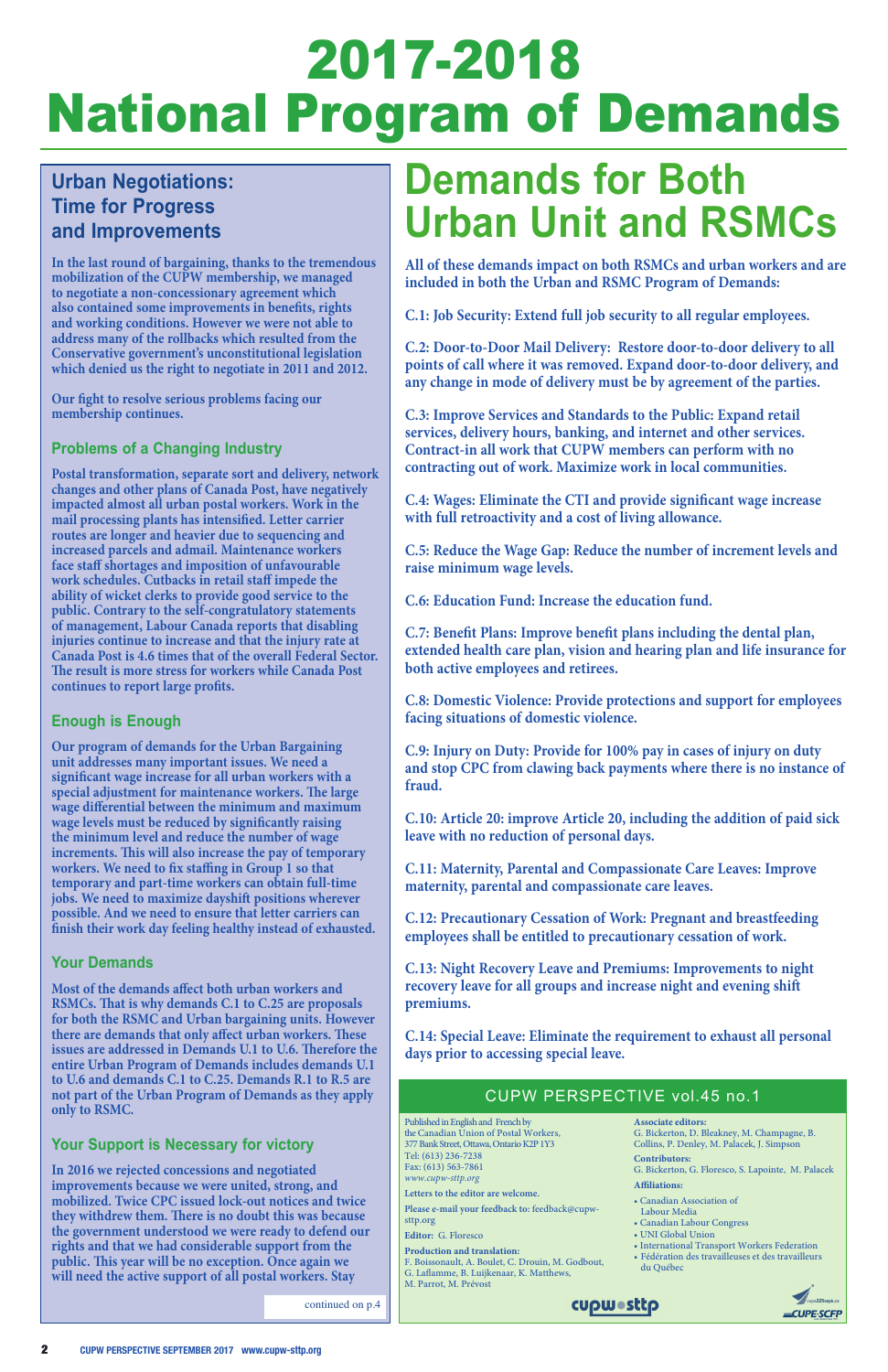**C.15: Social Stewards: Recognition of the rights of social stewards in the collective agreement.**

**C.16: Access to information: Clarify the obligation of CPC to provide the union with all information necessary for the enforcement of the collective agreement; such as information on issues related to staffing, Maximo, mail volumes, payments and finances, work measurement systems, and health and safety.**

**C.17: Reduce Overburdening: Adopt all necessary measures to reduce overburdening of RSMC and letter carriers including overburdening created by the delivery of admail.**

**C.18: RSMC and Letter Carrier Workload and Work Process: Provide time values to combine sequenced mail with final sort mail to create a single tie-out. Obtain appropriate time values for all work including delivery of parcels and pick-ups.**

**C.19: Union Observers: Ensure union has the right to observers at every step of the entire restructuring process at equal numbers to the Employer, paid by the Employer. No implementation of a restructure if a grievance is filed.**

**C.20: Maintain Contract Provisions: Renew all provisions to ensure they continue to apply until the expiry of the collective agreement.**

**C.21: Five Minute Wash-Up: Obtain a five minute wash-up period at the end of a shift.**

**C.22: Green Canada Post Operations and Reduce Emissions with New Services: Require CPC to take measures to reduce its environmental footprint, initiate new environmental services and negotiate joint environmental sustainability committees.** 

**C.23: Filling of vacancies: Vacant positions shall be filled as they occur. Prior to hiring from outside of the bargaining unit, positions should be offered to urban temporary employees employed outside of the office, then to RSMCs, and then outside with a preference to hiring First Nations, Metis and Inuit peoples. A vacant RSMC position shall be offered to on-call reliefs, then to urban members, and then** 

**outside with a preference to hiring First Nations, Metis and Inuit peoples.**

**C.24: Distinct Seniority: Maintain a distinct regime between the Rural and Urban units for the purpose of the application of seniority.**

**C.25: Maintain Designation of Routes: During restructures urban and rural routes shall remain distinct. No rural routes or part thereof can be re-designated as an urban route. Likewise no urban route, or part thereof, can be re-designated as a rural route. Appendix E in the urban agreement shall apply when determining where new points of call are attributed.**

## **Much to achieve for RSMCs in 2018**

**Last year we entered negotiations determined to achieve equality for RSMCs. It is intolerable that a predominantly female group of RSMCs, doing the same work as a predominantly male group of letter carriers, do not receive equal wages and benefits. We successfully negotiated a process to provide pay equity for all RSMCs and we expect that when this process concludes, RSMCs will, at last, obtain equal compensation.**

**But equality is more than wages and benefits. Equality is about security. All workers deserve job security and guaranteed hours of work so we can plan our lives. Equality is about being paid for all hours that you work, including overtime when it is necessary. And equality is about having safe working conditions and a reasonable workload.**

**That is why our first demand, Demand R.1 - Equality for RSMCs is so important. When we demand that RSMCs receive the same rights, benefits and conditions as urban workers we are saying we want full job security, equal wages, guaranteed hours, pay for all hours worked, and all of the rights and benefits that urban workers are entitled to. We are all doing similar work for the same employer. We demand equality and will accept nothing less. We deserve it.**

## **The RSMC-specific Demands**

**There are some distinct issues that relate to the work of RSMCs. These issues are addressed in Demands R.1 to R.5. However most of our demands address problems experienced by all members working at Canada Post . That is why demands C.1 to C.25 are proposals for both the RSMC and the Urban bargaining units. Therefore the RSMC Program of demands includes demands R.1 to R.5 and demands C.1 to C.25** 

**Demands U.1 to U.6 are not part of the RSMC Program of Demands as they apply only to urban workers.**

### **Time to Cross the Finish Line**

**RSMC have never been as close to achieving full equality as we are today. But no one should think it will be easy. CPC is likely to make every effort to delay the process and deny us our rights. In this struggle we are not only fighting for ourselves but also to improve the services that the Canadian public deserves. History has taught us that there is nothing as strong as an informed and active membership, ready and able to fight for its rights. Together, with our communities, we are going to cross the finish line and obtain equal wages, benefits, rights and working conditions that we deserve.**

**R.1: Equality for RSMC: RSMC to receive the same rights, benefits and conditions as urban workers while addressing the specific issues in this Program of Demands.**

**R.2: Seniority Date: The first date of hire at Canada Post shall be recognized as the seniority date provided there is no break in service in excess of 9.5 months.** 

**R.3: Work Measurement: RSMC routes shall be structured based on the provisions of the Letter Carrier Route Measurement System (LCRMS) with appropriate modifications.** 

**R.4: Corporate Vehicles: CPC shall provide an appropriate corporate vehicle for all employees, prioritizing employees who request, while providing a process and protections for the transitions period such as but not limited to providing roadside assistance for work related vehicle problems.**

**R.5: On Call Relief Employees (OCRE): Improve the rights and benefits of On Call Relief Employees.**